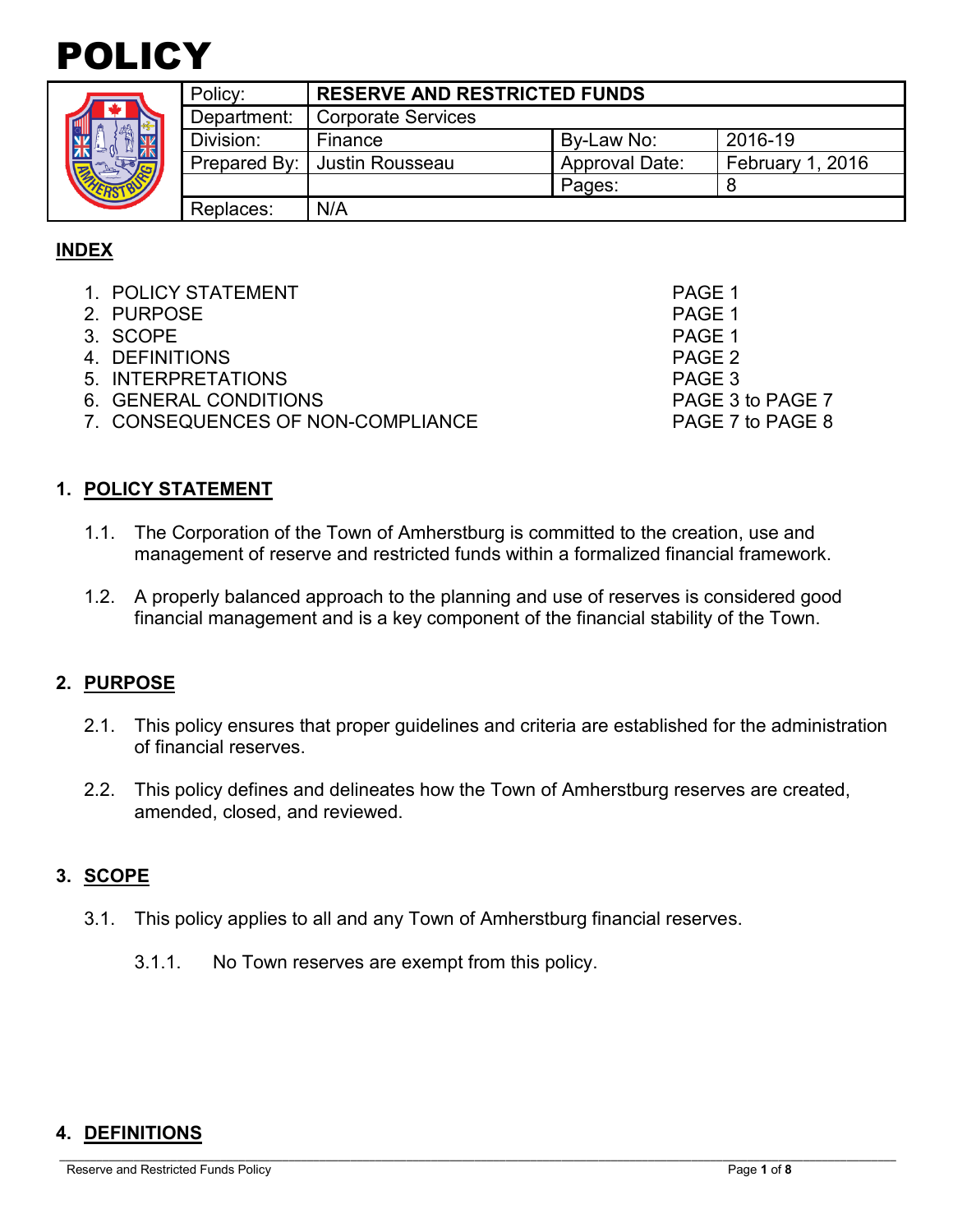- 4.1. **Accountability** means the obligation to answer to the general public, Council, and vendors for procurement results and for the manner in which purchasing responsibilities are discharged.
- 4.2. **Chief Administrative Officer (CAO)** is the Chief Administrative Officer for the Corporation of the Town of Amherstburg, which includes the roles and responsibilities as laid out in Section 229 of the Municipal Act, 2001.
- 4.3. **Clerk** is the Municipal Clerk for the Corporation of the Town of Amherstburg, which includes the roles and responsibilities as laid out in Section 228 of the Municipal Act, 2001.
- 4.4. **Council** refers to the current elected Council for the Corporation of the Town of Amherstburg. This includes, as an entirety, the Mayor, Deputy Mayor and Councillors.
- 4.5. **Director** is the person responsible for direction and operational control of a division as defined on the Town's organizational structure.
- 4.6. **Generally Accepted Accounting Principles** refers to the accounting principles for municipal government as recommended by the Canadian Institute of Chartered Accountants and the Public Sector Accounting Board.
- 4.7. **Manager** reports directly to a Director (or the CAO in some instances) and who is responsible for a department within a division of the Corporation, as defined on the Town's organizational structure.
- 4.8. **Reserve** refers to funds that are authorized by Council to be set aside for funding of future expenditures.
- 4.9. **Reserve Condition** refers to Council mandated terms specifying either minimum or a maximum reserve balance or other specific terms concerning the type of contributions into a reserve.
- 4.10. **Reserve Restriction** refers to Council mandated terms limiting the use of reserve funds.
- 4.11. **Senior Management Team (SMT)** is comprised of the Chief Administrative Officer and the Directors. If a Director is unavailable, a delegate may be assigned.
- 4.12. **Town** is the Corporation of the Town of Amherstburg.
- 4.13. **Treasurer** is the Treasurer for the Corporation of the Town of Amherstburg, which includes the roles and responsibilities as laid out in Section 286 of the Municipal Act, 2001.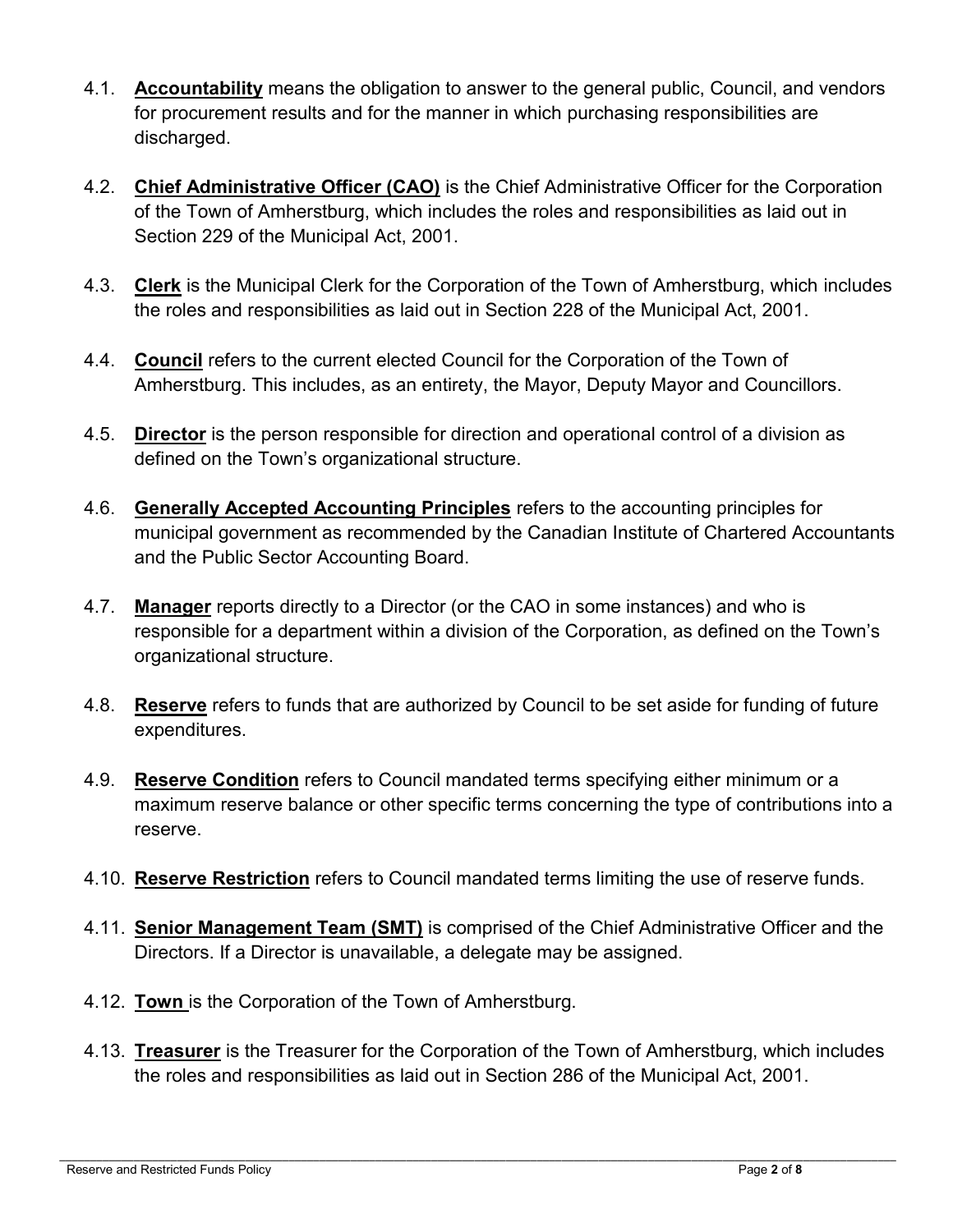# **5. INTERPRETATIONS**

5.1. Any reference to this Policy to any statute or any section of a statute shall, unless expressly stated, be deemed to be reference to the statute as amended, restated or re-enacted from time to time. Any references to a By-law or Town policy shall be deemed to be a reference to the most recent passed policy or By-law and any replacements thereto.

# **6. GENERAL CONDITIONS**

- 6.1. Financial Services shall manage the Town's reserves in accordance with the reserve's purpose and any or all conditions and/or restrictions placed upon the reserve by Council and shall ensure reserves continue to be aligned with Council's goals and objectives.
- 6.2. Proper management of reserves include the following:
	- 6.2.1. Ensuring all reserve-related transactions abide by the purpose of the reserve, any condition and/or restriction, and with all applicable regulations and legislations.
	- 6.2.2. Ensuring operating and capital budgets include reserve activity where applicable.
	- 6.2.3. Ensuring that reserve transactions and balances are properly disclosed in the Town's Annual Financial Statements and summary reserve activity is reported accurately in the Annual Report on Reserves and Long Term Liabilities, including any reserve amendment or closure.
	- 6.2.4. Preparing an action plan to return a reserve bank into compliance when a reserve is either over or under funded, as per conditions set out in the reserve's authorizing documents as approved by Council.
	- 6.2.5. Ensuring documentation of reserve activity is accurate, complete and maintained as per this Policy.

## 6.3. **Creating a New Reserve**

- 6.3.1. The Director of Financial Services/Treasurer shall forward a report requesting a new reserve to Council for approval.
	- 6.3.1.1. The report will include:
		- a. Reserve name.
		- b. Intended purpose of the reserve.
		- c. Designation of whether the reserve is capital, operating or sustainment.
		- d. Whether the reserve relates to a specific project or on-going program.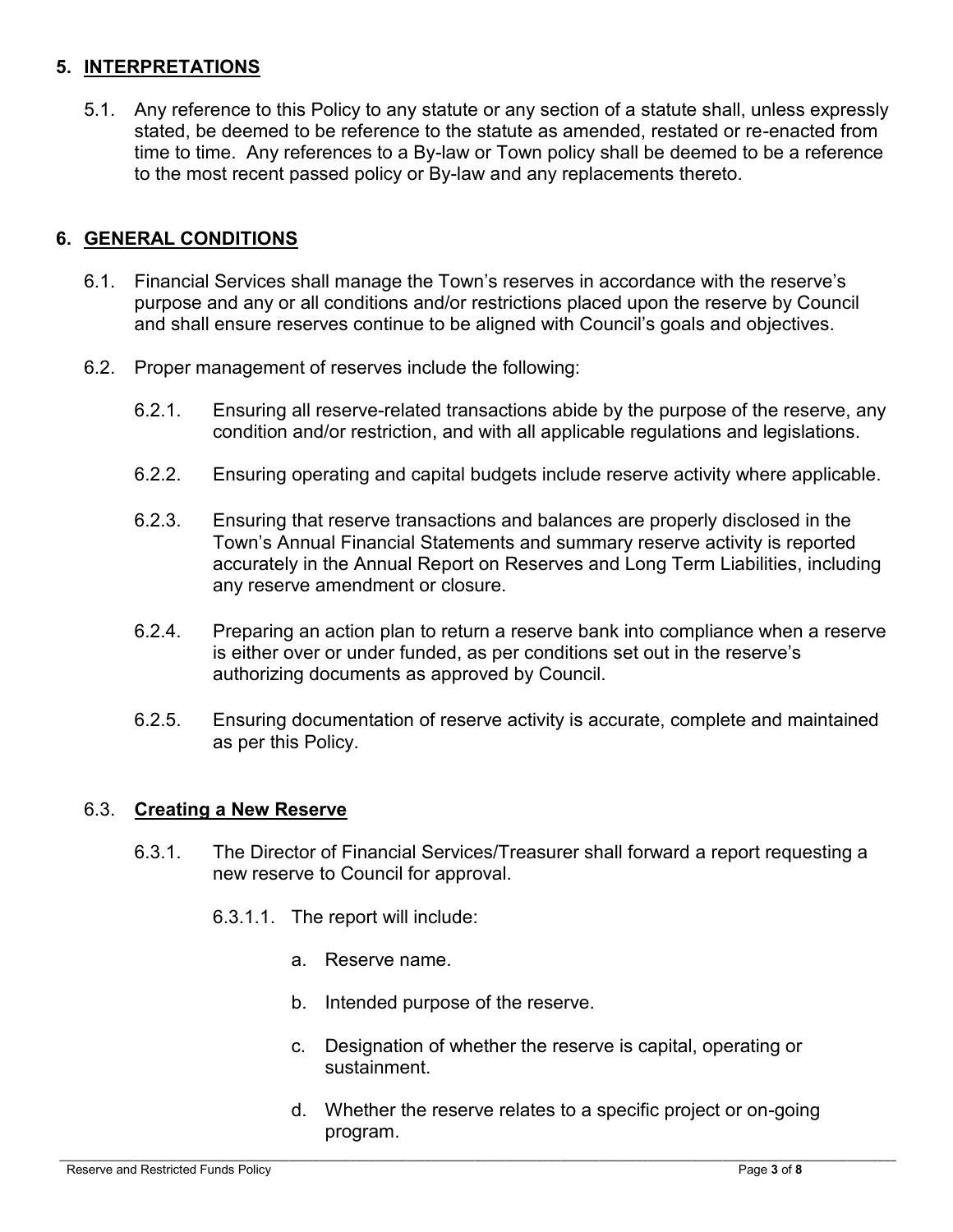- e. Funding source(s).
- f. General calculation of funding source(s) (i.e. one-time contribution, annual value or formula based).
- g. Budget programs affected (for both contributions to the reserve and withdrawals from reserve).
- h. Any special reporting requirements.
- i. Conditions (i.e. limitations on fund balance and/or contributions).
- j. Restrictions (i.e. limiting how much can be withdrawn).
- k. Consequences of not creating the reserve (i.e. risks, alternatives and consequences).

# 6.4. **Approval of Reserves**

- 6.4.1. Requests for new reserves will be made through a Council report.
- 6.4.2. Reports shall be reviewed by the CAO and then forwarded to Council for approval.

## 6.5. **Amending or Closing a Reserve**

- 6.5.1. Amendments to a reserve may be undertaken:
	- 6.5.1.1. As a response to the annual review process in accordance with Section 6.7.
	- 6.5.1.2. Proactively by the Financial Services Department
- 6.5.2. The process for amending or closing a reserve for any purpose shall follow the same process as approving a new reserve as per Section 6.4.

## 6.6. **Administering a Reserve**

- 6.6.1. Administration shall manage a reserve in accordance with the intended purpose of the reserve and any and all conditions and/or restrictions placed upon the reserve by Council.
- 6.6.2. Revenue sources for reserves and expenditures from reserves are to be budgeted for in departmental budgets programs.

## 6.6.3. **Investment Income**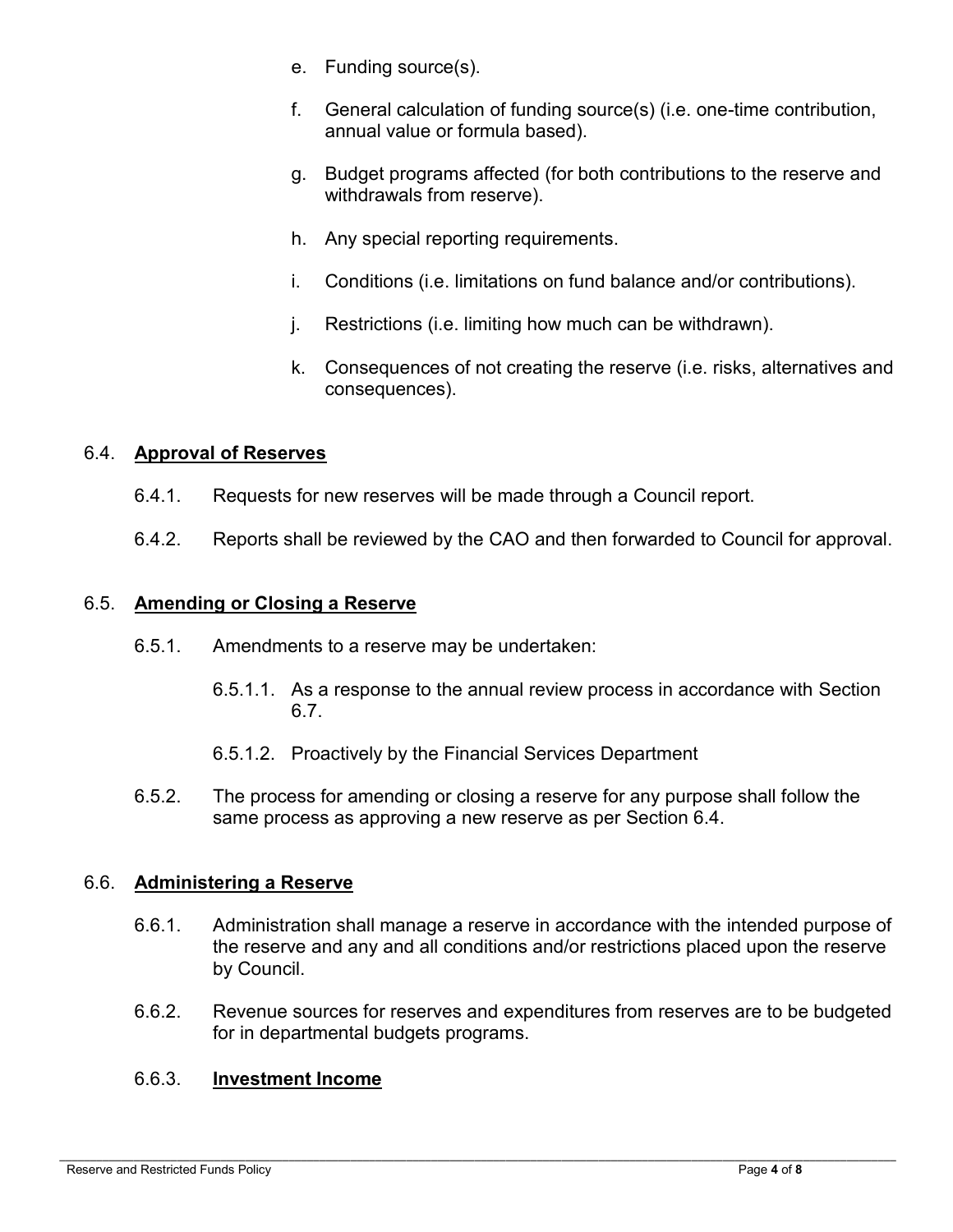- 6.6.3.1. Reserves and Restricted funds meeting any of the following criteria shall earn investment income:
	- a. Endowment funds contributed to a reserve.
	- b. Legacy funds contributed to a reserve, including funds transferred from a closed reserve that earned investment income.
	- c. Funds where external agreements specify investment income will be earned
	- d. Specifically mandated by Council.

#### 6.6.4. **Instances of Over or Under Funding**

- 6.6.4.1. The appropriate department shall prepare an action plan to return a reserve back in compliance when:
	- a. A reserve has been overfunded and has exceeded its applicable maximum target balance as approved by Council.
	- b. A reserve has been under funded and does not maintain its applicable target minimum target balance as approved by Council.
- 6.6.4.2. The action plan will be reviewed by the Director of Financial Services/Treasurer and the CAO and will be reported to Council as part of the Annual Reserves Report.

#### 6.6.5. **Reserve Reporting Requirement**

6.6.5.1. Reserves and Restricted fund information shall be reported to Council in the Quarterly Reserves Report for information purposes and in the Notes to the Financial Statements section of the Annual Report.

#### 6.6.6. **Submitting Reports Directly to Council**

6.6.6.1. Any report being submitted directly to Council that relates to reserves must be approved by the Director of Financial Services/Treasurer and the Chief Administrative Officer prior to the report being added to the subsequent Council agenda.

### 6.7. **Review of a Reserve**

6.7.1. Every active reserve will be reviewed at least once every year.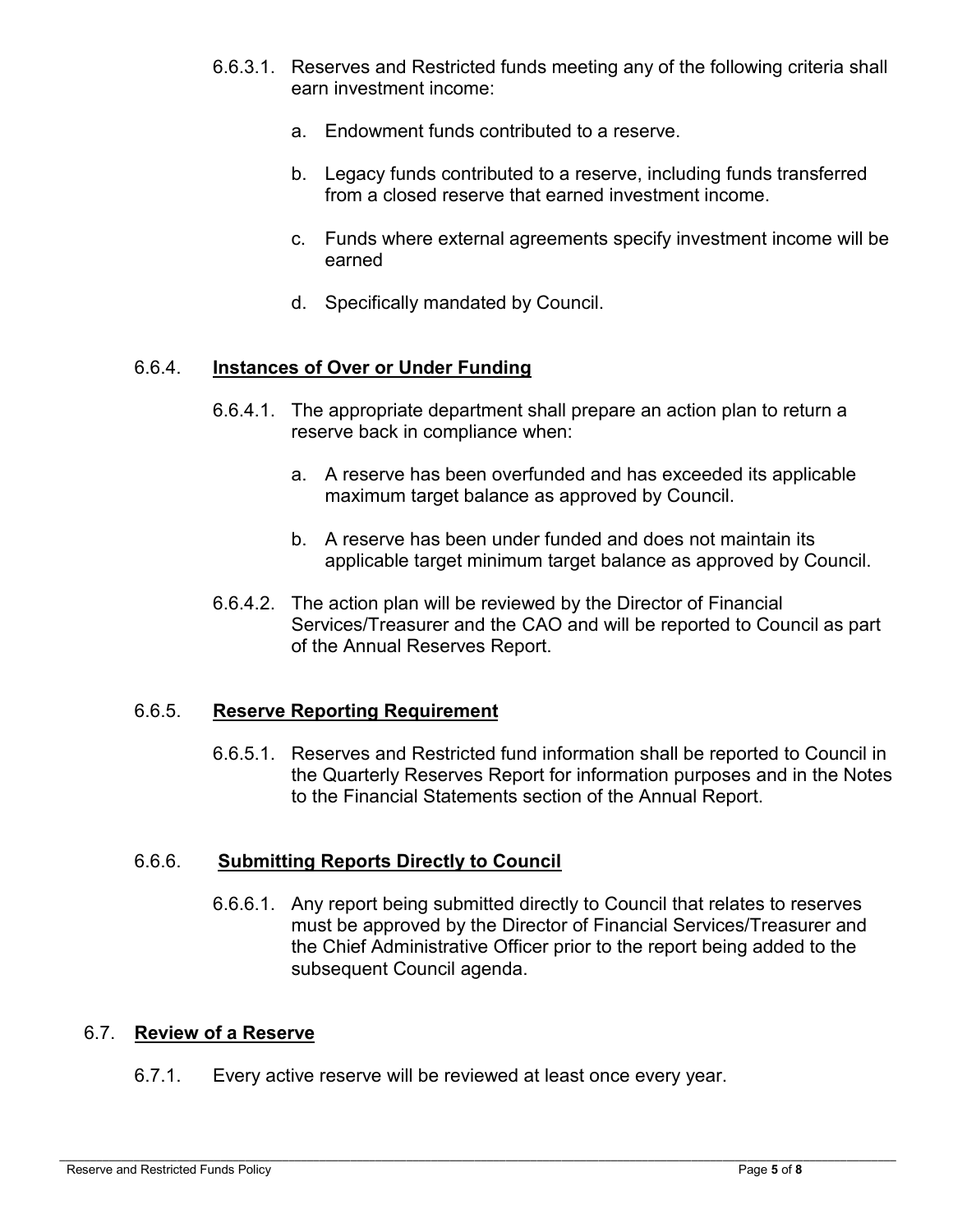- 6.7.2. By the end of each year, the Financial Services Department shall provide a report on the results of its review of the applicable reserves to the Audit and Finance Committee.
- 6.7.3. The Audit and Finance Committee will forward the report, along with any recommendations derived from the review, to Council for its approval.

## 6.8. **Approvals For Reserve Activity**

### 6.8.1. **Council Approval**

- 6.8.1.1. Council approval is required for the following reserve related activities:
	- a. Request to create a new reserve.
	- b. Request to amend or close an existing reserve.
	- c. One time use of funds not defined in authorizing documents (i.e. budget).
	- d. Recommendations as a result of the Quarterly Reserve Review Report.

## 6.8.2. **Administration Approval**

- 6.8.2.1. Administration can approve the following reserve related activities and/or reports:
	- a. Ongoing activities of reserves as per the reserves purpose, conditions and/or restrictions.
	- b. Annual Report on Reserves and Restricted Funds
	- c. Over or under funded action plans.

## 6.9. **Reserves Of The Town Of Amherstburg**

#### 6.9.1. **Equity Reserves (Non-Cash)**

- 6.9.1.1. Tax Stabilization Reserve.
- 6.9.1.2. Wastewater Reserve.
- 6.9.1.3. Water Reserve.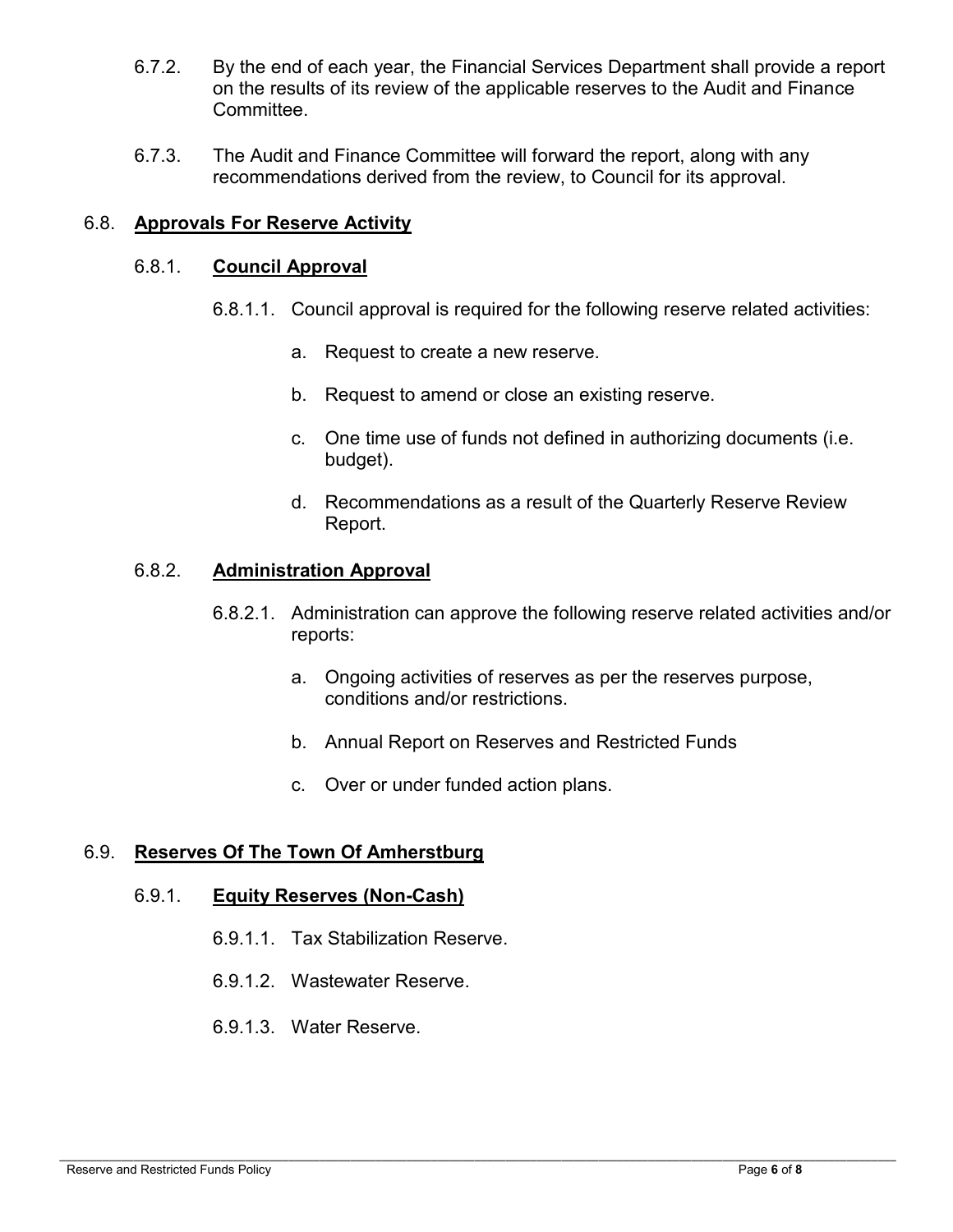## 6.9.2. **Equity Reserves (Cash Backed)**

- 6.9.2.1. Working Capital Reserve.
- 6.9.2.2. Computer Reserve.
- 6.9.2.3. Police Reserve.
- 6.9.2.4. Insurance Reserve.
- 6.9.2.5. Wastewater Capital Reserve.
- 6.9.2.6. Water Capital Reserve.

## 6.9.3. **Reserve Funds (Cash Backed)**

- 6.9.3.1. General Reserve.
- 6.9.3.2. Life Cycle Replacement Reserve.
- 6.9.3.3. Water main Reserve.
- 6.9.3.4. Capital Replacement Reserve.

## 6.9.4. **Restricted Funds (Cash Backed)**

- 6.9.4.1. Gas Tax.
- 6.9.4.2. Employee Benefits.
- 6.9.4.3. Development Charges.
- 6.9.4.4. Government Grants and Funding (i.e. OCIF, SCF).
- 6.9.4.5. Donations and Bequests.

# **7. CONSEQUENCES OF NON-COMPLIANCE**

- 7.1. Failure to adhere to this policy may result in:
	- 7.1.1. Loss of reputation for the Town, if its financial stewardship is perceived to be nontransparent.
	- 7.1.2. Violation of the *Municipal Act, 2001*, if reserves are not correctly identified and recorded.